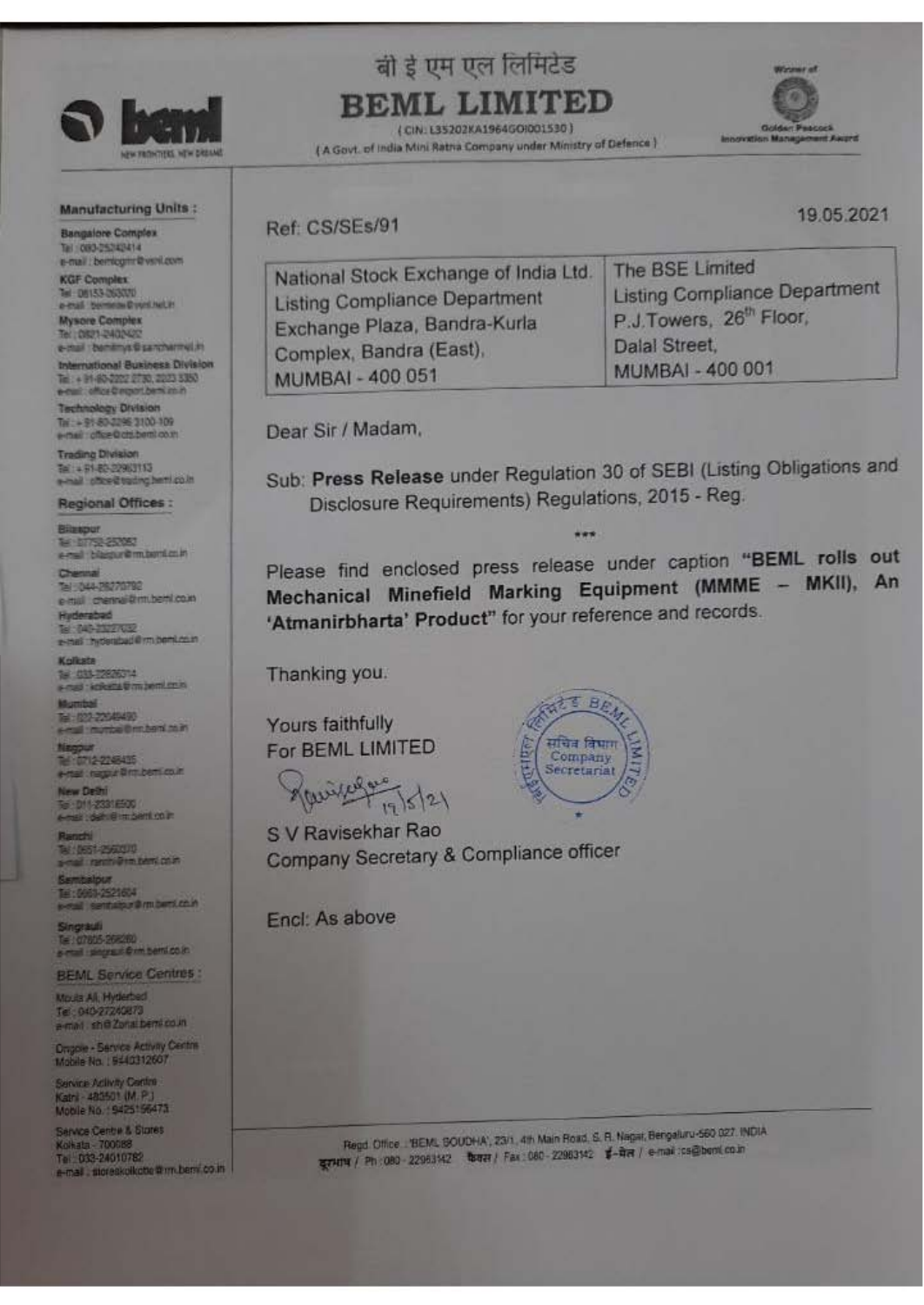## **BEML rolls out Mechanical Minefield Marking Equipment (MMME – MKII) An 'Atmanirbharta' Product**

BEML Limited, one of the leading public sectors under Ministry of Defence, GoI, has rolled out the first prototype of Mechanical Minefield Marking Equipment Mk-II, built on BEML TATRA 6x6 an 'Atmanirbhar' product, developed through TOT from R&DE Engineers, DRDO.

The virtual roll out was performed in the presence of Shri M V Rajasekhar, CMD, BEML and Shri V. V. Parliker, Director, R&D (Engrs), DRDO. Also present were Shri Kiran Jadhav, CMD Accurate Group, other valued partners from Dynalog (India) Ltd, Electro-pneumatics & Hydraulics (I) Pvt Ltd and Adroit System Pvt Ltd and BEML team headed by Shri AK Srivastav, Director Defence.

BEML signed LAToT during the 'Bandhan' event in presence of Hon'ble Raksha Mantri during DEFEXPO 2020 and is executing the project by partnering with number of MSMEs.

Mechanical Minefield Marking Equipment MK-II developed by R&DE (Engineers) would greatly benefit Indian army to mark/fence minefields. The MK II is designed for marking the mine fields at faster rate, semi-automatically with minimal human intervention.

The equipment is capable of marking/fencing at a minimum rate of 1.2 km/hr with inter-picket spacing of 15 m. The system has capability to place the pickets at 10 – 35 meters spacing in the step of 5 m. The picket can be driven to a maximum depth of 450 mm by this system.

MMME Mk-II system is designed to operate in plains of Punjab, as well as semidesert & desert of Rajasthan, in all weather conditions. The system can store 500 numbers of pickets and polypropylene rope of 15 km in length.

The main sub systems which are to be integrated on to the vehicle are Carrier vehicle, Mechanical sub system, Pneumatic sub system, Electrical sub system and Electronic sub system with selected sub-vendors. Sourcing of subsystem from industries established during development phase is being followed by BEML. The superstructure is being built by sub-vendors and supplying to Accurate Group for integration onto BEML HMV.